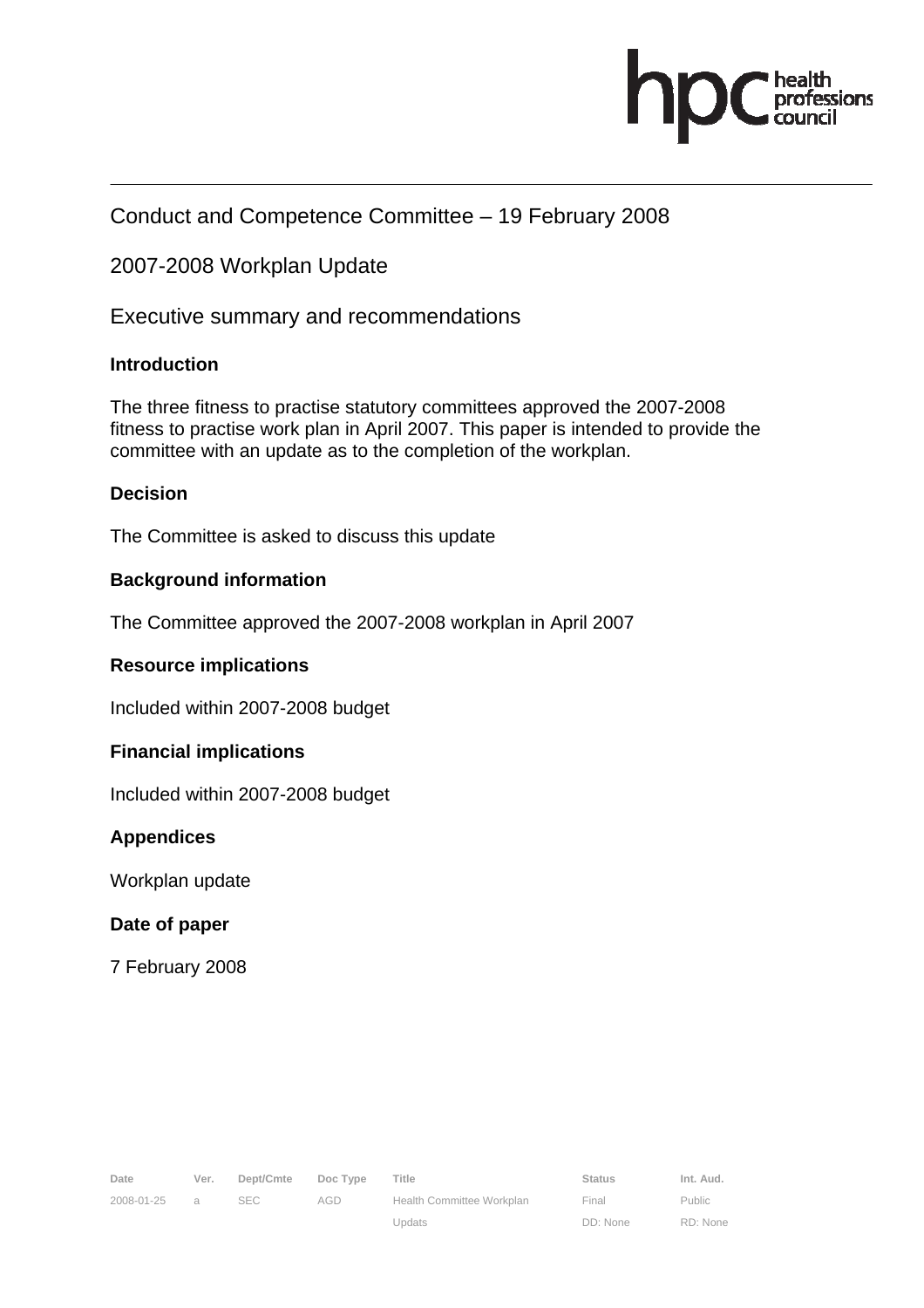# **1 Accessibility, Communication and Information Provision**

| <b>Activities</b>                                                               | <b>Dependencies/Other</b><br><b>Departments</b><br>involvement                                                            | <b>Start Date</b> | <b>Completion</b><br><b>Date</b>                                                     | Lead     | <b>Progress Report</b>                                                                                                                                                               |
|---------------------------------------------------------------------------------|---------------------------------------------------------------------------------------------------------------------------|-------------------|--------------------------------------------------------------------------------------|----------|--------------------------------------------------------------------------------------------------------------------------------------------------------------------------------------|
| <b>Fitness to Practise Annual</b><br>Report                                     | <b>Employee Time</b><br><b>Fitness to Practise</b><br>Database (accurate<br>statistics)                                   | January 2008      | April 2008                                                                           | KJ/ES    | Work has started on 2007-2008<br>annual report. The report will be<br>submitted for approval on 23 <sup>rd</sup><br>April                                                            |
| <b>Equality and Diversity</b><br>Audit and implementation<br>of recommendations | Day-to-day operations                                                                                                     | May 2007          | September 2007<br>(for audit)<br>Ongoing for<br>implementation of<br>recommendations | FTP Team | Work is ongoing in this area. The<br>new hearings manager is<br>currently reviewing hearing<br>arrangements and the policy<br>around the handling and<br>purchase of religious books |
| <b>Equal Treatment practice</b><br>note                                         | Legislative developments<br>Day-to-day operations<br>Policy and Standards                                                 | August 2007       | September 2007<br>(to practice<br>committees                                         | KJ       | The updated document will be<br>submitted on 23 <sup>rd</sup> April. The work<br>was delayed until the approval of<br>the Equality and Diversity<br>Scheme                           |
| Collect, collate and review<br>demographic data                                 | Day-to-day operations<br>IT (to make necessary<br>changes to systems)<br>Response from<br>complainants and<br>registrants | April 2007        | Ongoing                                                                              | KJ/ES/EB | The review of the data collection<br>will be presented to the<br>Committee on 23 <sup>rd</sup> April.                                                                                |

**Date Ver. Dept/Cmte Doc Type Title Status Int. Aud.**  2008-01-24 a F2P AGD Workplan 2007-2008 Update Final

DD: None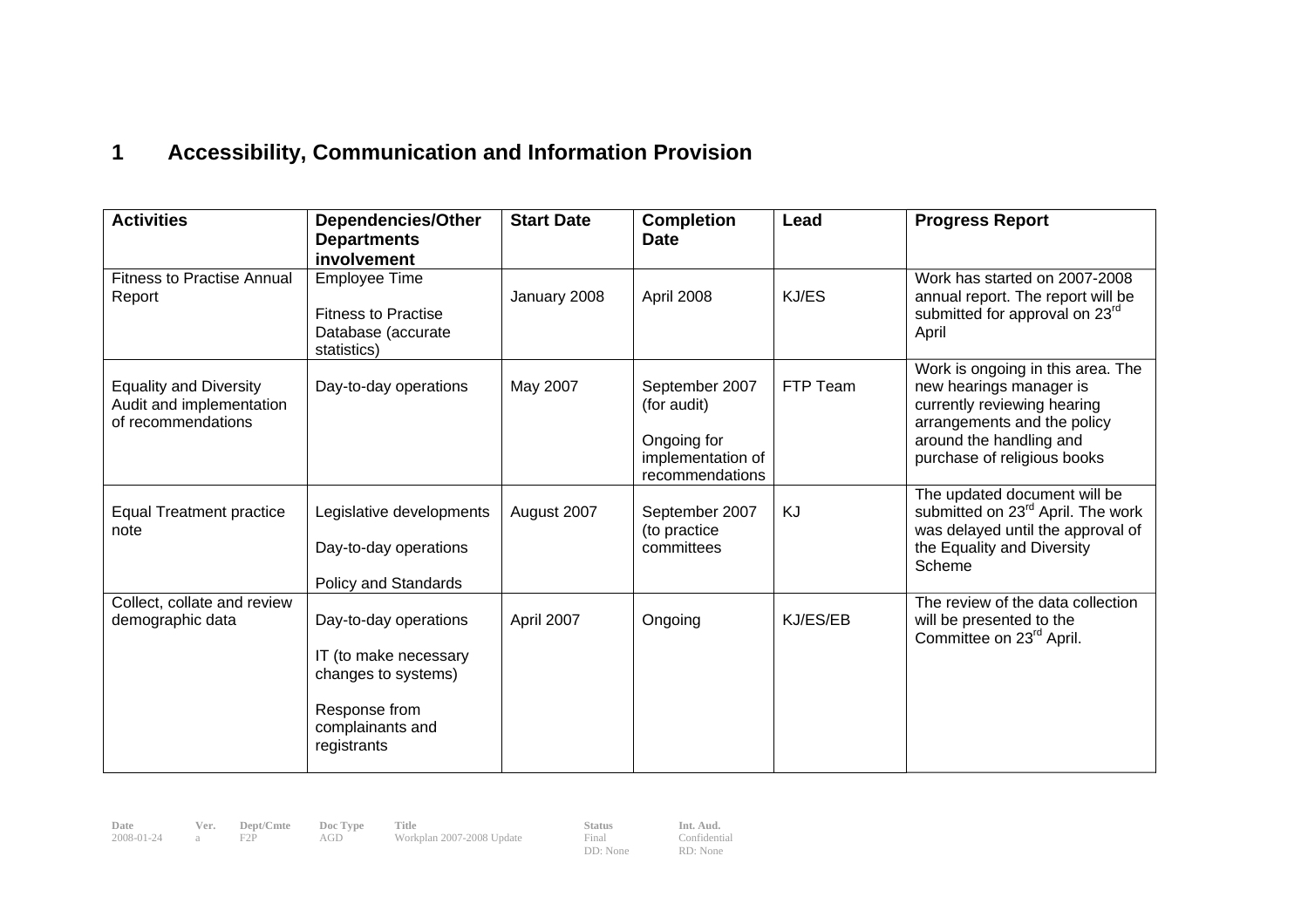| <b>Activities</b>                                                                                                                  | <b>Dependencies/Other</b><br><b>Departments</b><br>involvement                                                                        | <b>Start Date</b> | <b>Completion</b><br><b>Date</b>                  | Lead                          | <b>Progress Report</b>                                                                                                                                                                                                                                                                                                                                                   |
|------------------------------------------------------------------------------------------------------------------------------------|---------------------------------------------------------------------------------------------------------------------------------------|-------------------|---------------------------------------------------|-------------------------------|--------------------------------------------------------------------------------------------------------------------------------------------------------------------------------------------------------------------------------------------------------------------------------------------------------------------------------------------------------------------------|
| <b>CHRE Common Dataset</b><br>working group                                                                                        | Day-to-day operations<br><b>CHRE</b><br>President                                                                                     | February 2007     | Final meeting<br>scheduled in<br><b>June 2007</b> | <b>CHRE</b>                   | The Director Fitness to Practise<br><b>Manager and President</b><br>contributed to this project,<br>however no further work has<br>been done by CHRE in this area.                                                                                                                                                                                                       |
| <b>Brochures</b>                                                                                                                   | Day-to-day operations<br>Communications<br>(particularly publications<br>manager)<br>Policy and Standards<br>(Temporary Registration) | April 2007        | May 2007                                          | KJ                            | The Fitness to Practise process:<br>a guide for employers was<br>published in November 2007.<br>How to make a complaint<br>(members of the public) and<br>What happens if a complaint is<br>made against me are currently<br>undergoing approval by the Plain<br>English campaign . It is<br>anticipated that both brochures<br>will be published at the end of<br>March |
| <b>Standard of Acceptance</b><br>for Allegations - including<br>complaints over the<br>telephone<br>Write guidance for FTP<br>team | Day-to-day operations<br>Policy and Standards<br>(Language Line)                                                                      | April 2007        | Ongoing                                           | KJ initially then<br>FTP team | The Standard of Acceptance and<br>provisions to take complaints<br>over the telephone are now in<br>place. This process will be<br>reviewed as part of the 2008-<br>2009 workplan                                                                                                                                                                                        |

| Date       | Ver. | Dept/Cmte | Doc Type | Title                     | <b>Status</b>     | Int. Aud.                |
|------------|------|-----------|----------|---------------------------|-------------------|--------------------------|
| 2008-01-24 | -а — |           | AGD      | Workplan 2007-2008 Update | Final<br>DD: None | Confidential<br>RD: None |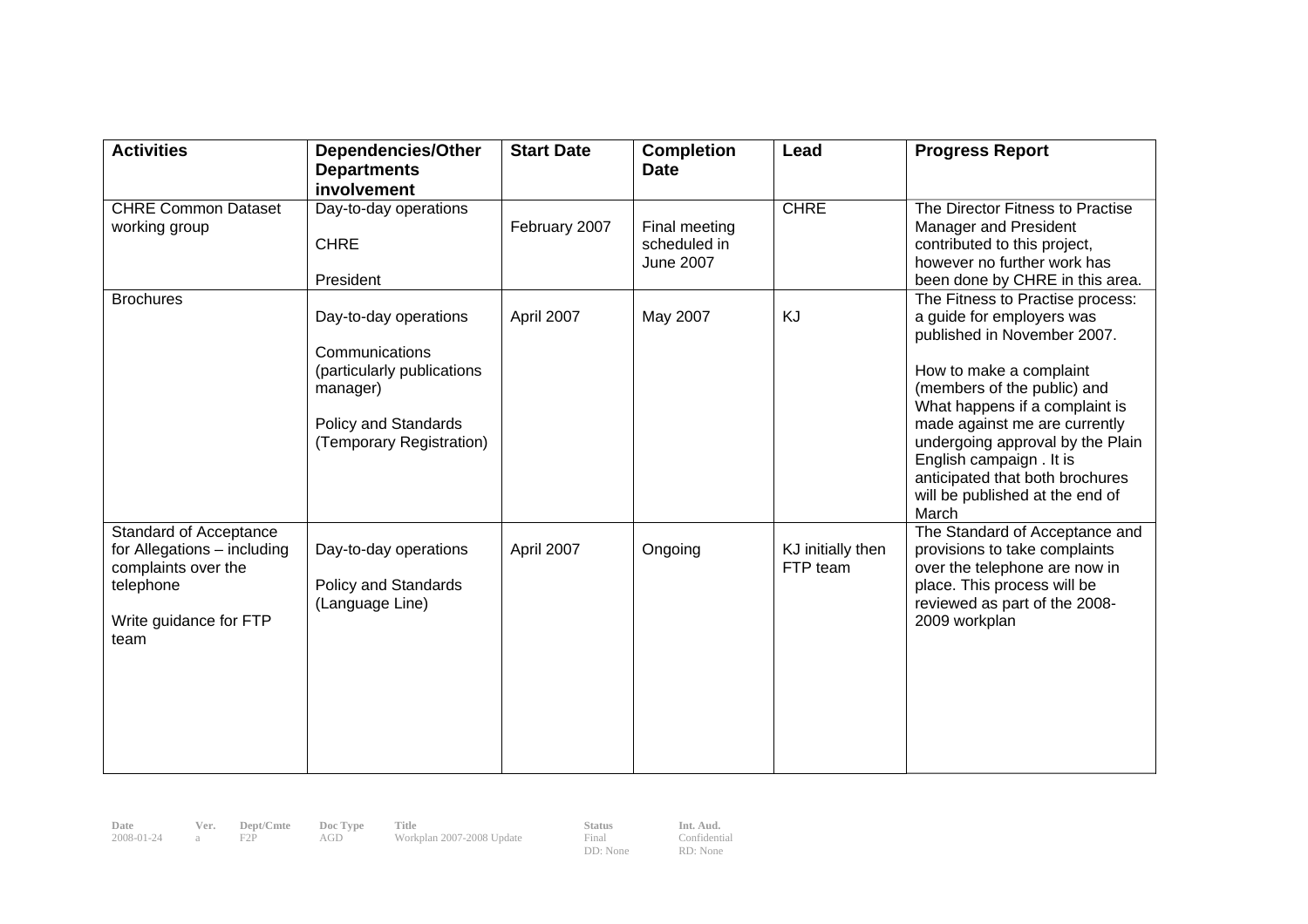| <b>Activities</b>                                               | <b>Dependencies/Other</b> | <b>Start Date</b>                                          | <b>Completion</b>                                 | Lead                              | <b>Progress Report</b>                                                                                                                                                                                                                                                                                                                                                                                                                                              |
|-----------------------------------------------------------------|---------------------------|------------------------------------------------------------|---------------------------------------------------|-----------------------------------|---------------------------------------------------------------------------------------------------------------------------------------------------------------------------------------------------------------------------------------------------------------------------------------------------------------------------------------------------------------------------------------------------------------------------------------------------------------------|
|                                                                 | <b>Departments</b>        |                                                            | <b>Date</b>                                       |                                   |                                                                                                                                                                                                                                                                                                                                                                                                                                                                     |
|                                                                 | involvement               |                                                            |                                                   |                                   |                                                                                                                                                                                                                                                                                                                                                                                                                                                                     |
| <b>Implement Case Directions</b><br>$-$ including communicating | Day-to-day operations     | April 2007                                                 | Ongoing                                           | KJ                                | Case Directions now apply to all<br>cases that "case to answered"                                                                                                                                                                                                                                                                                                                                                                                                   |
| these to all those involved                                     |                           |                                                            |                                                   | ES<br>Fitness to<br>Practise Team | after June 2007. This information<br>is now included in the standard<br>letters, is on the website and will<br>be included in the brochure for<br>registrants. We have also<br>communicated this to those who<br>represent registrants at meetings<br>with professional bodies and<br>unions. As at 21 <sup>st</sup> January 2008<br>of the 142 post case to answer<br>cases, 45 were still subject to old<br>directions, of that 45, 32 have<br>had hearings fixed |
| Witness Support review                                          | Day-to-day operations     |                                                            |                                                   |                                   | The questionnaire collation is                                                                                                                                                                                                                                                                                                                                                                                                                                      |
| and refinement                                                  |                           | Collation of<br>questionnaires<br>began in<br>October 2007 | Paper to Practice<br>Committees<br>September 2007 | <b>SA</b><br>ES<br>EB             | ongoing, it is anticipated that the<br>review will begin in April 2008                                                                                                                                                                                                                                                                                                                                                                                              |
| <b>Trends Analysis and</b><br>Feedback from Messages            | Day-to-day operations     | Ongoing                                                    | Ongoing                                           | KJ                                | This is an ongoing area of work.<br>Meetings have taken place with                                                                                                                                                                                                                                                                                                                                                                                                  |
|                                                                 | Communications            |                                                            |                                                   |                                   | statisticians. The FTP annual<br>report was also distributed to a                                                                                                                                                                                                                                                                                                                                                                                                   |
|                                                                 | Department                |                                                            |                                                   |                                   | number of key stakeholders in                                                                                                                                                                                                                                                                                                                                                                                                                                       |
|                                                                 |                           |                                                            |                                                   |                                   | September 2007. The Director is<br>also on the panels for the                                                                                                                                                                                                                                                                                                                                                                                                       |
|                                                                 |                           |                                                            |                                                   |                                   | Employer events organised by                                                                                                                                                                                                                                                                                                                                                                                                                                        |
|                                                                 |                           |                                                            |                                                   |                                   | the Communications department,                                                                                                                                                                                                                                                                                                                                                                                                                                      |
| Communication with                                              | Day-to-day operations     |                                                            |                                                   |                                   | The Director is on the panels for                                                                                                                                                                                                                                                                                                                                                                                                                                   |
| Employers                                                       |                           | Ongoing                                                    | Ongoing                                           | <b>KJ</b>                         | the Employer events organised                                                                                                                                                                                                                                                                                                                                                                                                                                       |
|                                                                 | Communications            |                                                            |                                                   | Communications                    | by the Communications                                                                                                                                                                                                                                                                                                                                                                                                                                               |

**Date Ver. Dept/Cmte Doc Type Title Status Int. Aud.**  2008-01-24 a F2P AGD Workplan 2007-2008 Update Final

DD: None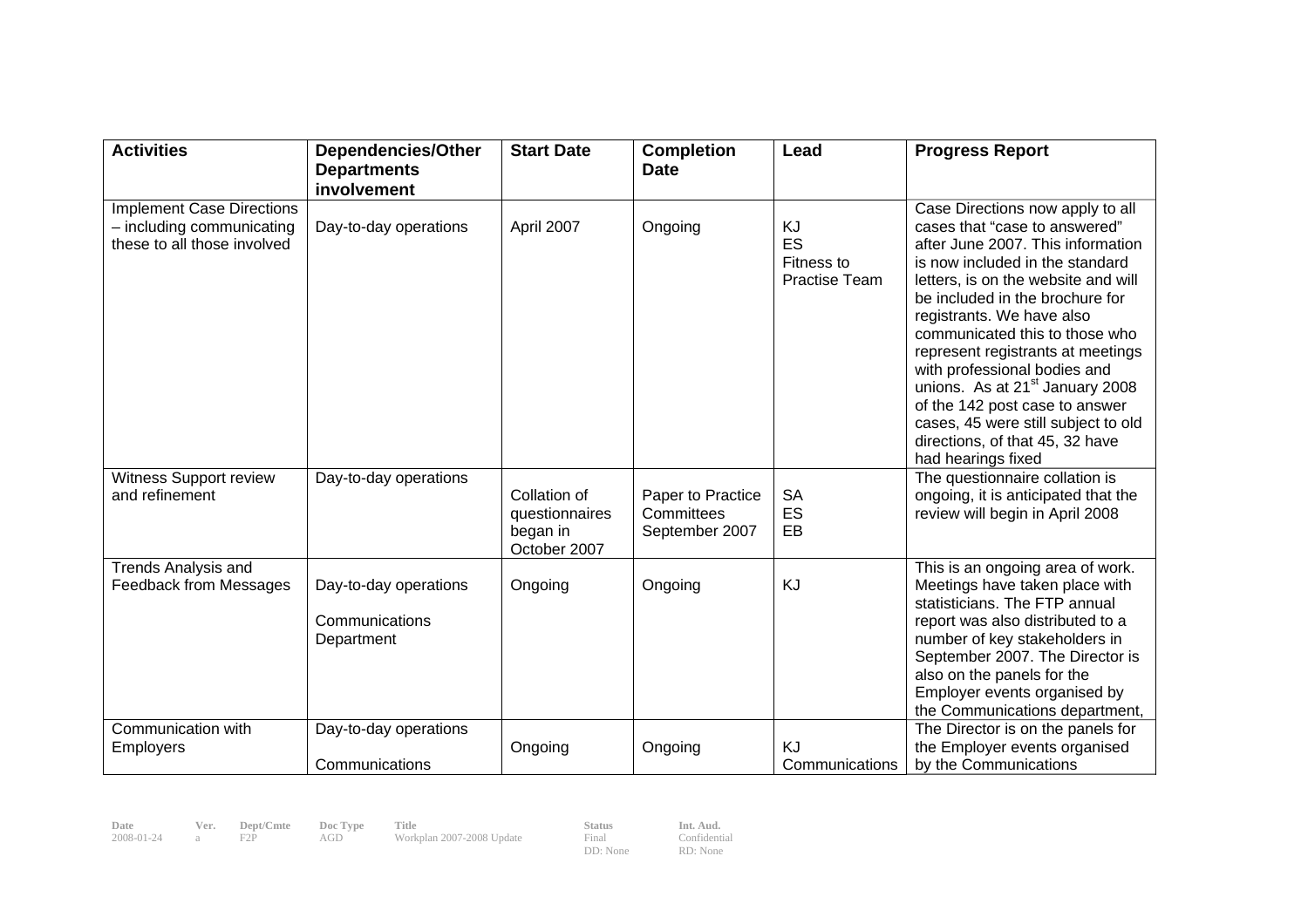| Department |  | department. She continues to       |
|------------|--|------------------------------------|
|            |  | meet with employers of             |
|            |  | registrants (please see Director's |
|            |  | report). A brochure for employers  |
|            |  | was published in November 2007     |

**Date Ver. Dept/Cmte Doc Type Title Status Int. Aud.**  2008-01-24 a F2P AGD Workplan 2007-2008 Update Final

DD: None

RD: None

Confidential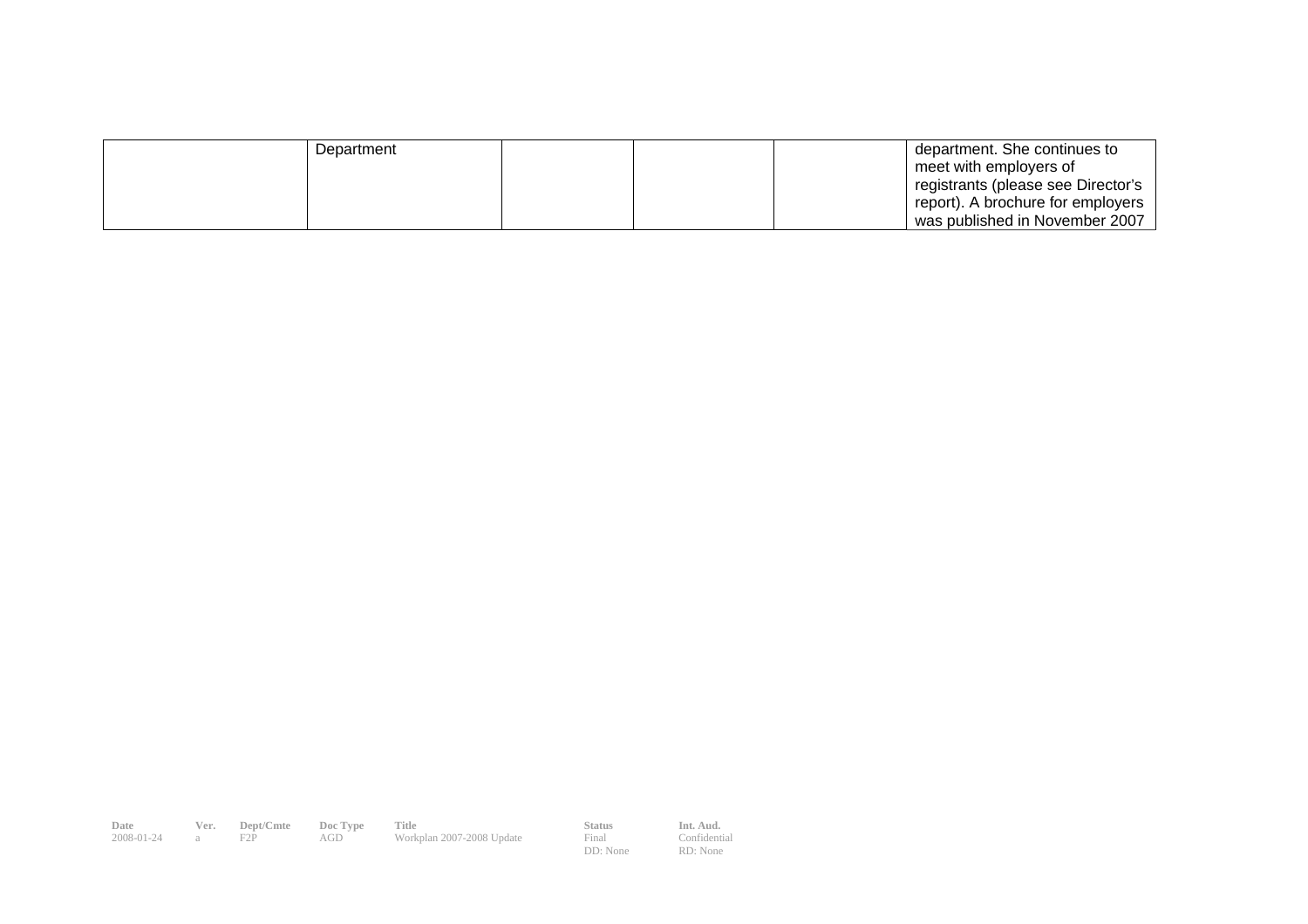# **2 Decision Making**

| <b>Activities</b>                                                                                                                         | <b>Dependencies/Other</b><br><b>Departments</b><br>involvement | <b>Start Date</b> | <b>Completion</b><br><b>Date</b>                                       | Lead                                 | <b>Progress report</b>                                                                                                                                                                                                                                                                                                                                      |
|-------------------------------------------------------------------------------------------------------------------------------------------|----------------------------------------------------------------|-------------------|------------------------------------------------------------------------|--------------------------------------|-------------------------------------------------------------------------------------------------------------------------------------------------------------------------------------------------------------------------------------------------------------------------------------------------------------------------------------------------------------|
| <b>CHRE</b> learning points                                                                                                               | Day-to-day operations                                          | Ongoing           | Ongoing                                                                | <b>KJ</b>                            | CHRE learning points continue to be<br>disseminated to panels and legal<br>assessors where appropriate. The<br>learning points include more reasons<br>for decisions and including in<br>determinations where a suspension<br>was imposed suggestions for what the<br>registrant should provide to the<br>reviewing panel.                                  |
| Trends Analysis in Fitness to<br>Practise and Health and<br>Character processes, and in<br>equality and diversity as it<br>relates to FTP | Day-to-day operations                                          | April             | Ongoing<br>(analysis of<br>Paramedic<br>cases by<br>September<br>2007) | KJ                                   | This is an ongoing area of work. Please<br>see earlier in this workplan update.                                                                                                                                                                                                                                                                             |
| <b>Review Indicative Sanctions</b><br><b>Note</b><br>Updates in regulatory law                                                            | <b>CHRE</b>                                                    | May 2007          | <b>July 2007</b>                                                       | KJ                                   | Council approved the revised Indicative<br>Sanctions policy in October 2007                                                                                                                                                                                                                                                                                 |
| Review days for legal<br>assessors and panel chairs                                                                                       | HR (Partners)                                                  | <b>June 2007</b>  | Further review<br>day December<br>2007                                 | KJ<br><b>ES</b><br>Yasmin<br>Hussain | Review days for Legal Assessors and<br>Panel Chairs took place in June 2007<br>and January 2008. Training was<br>provided in January 2008 on Equality<br>and Diversity issues. Other areas of<br>discussion included decision making,<br>the hearing process and regulatory<br>case law updates. Training and review<br>days will continue throughout 2008- |

**Date Ver. Dept/Cmte Doc Type Title Status Int. Aud.**  2008-01-24 a F2P AGD Workplan 2007-2008 Update Final

DD: None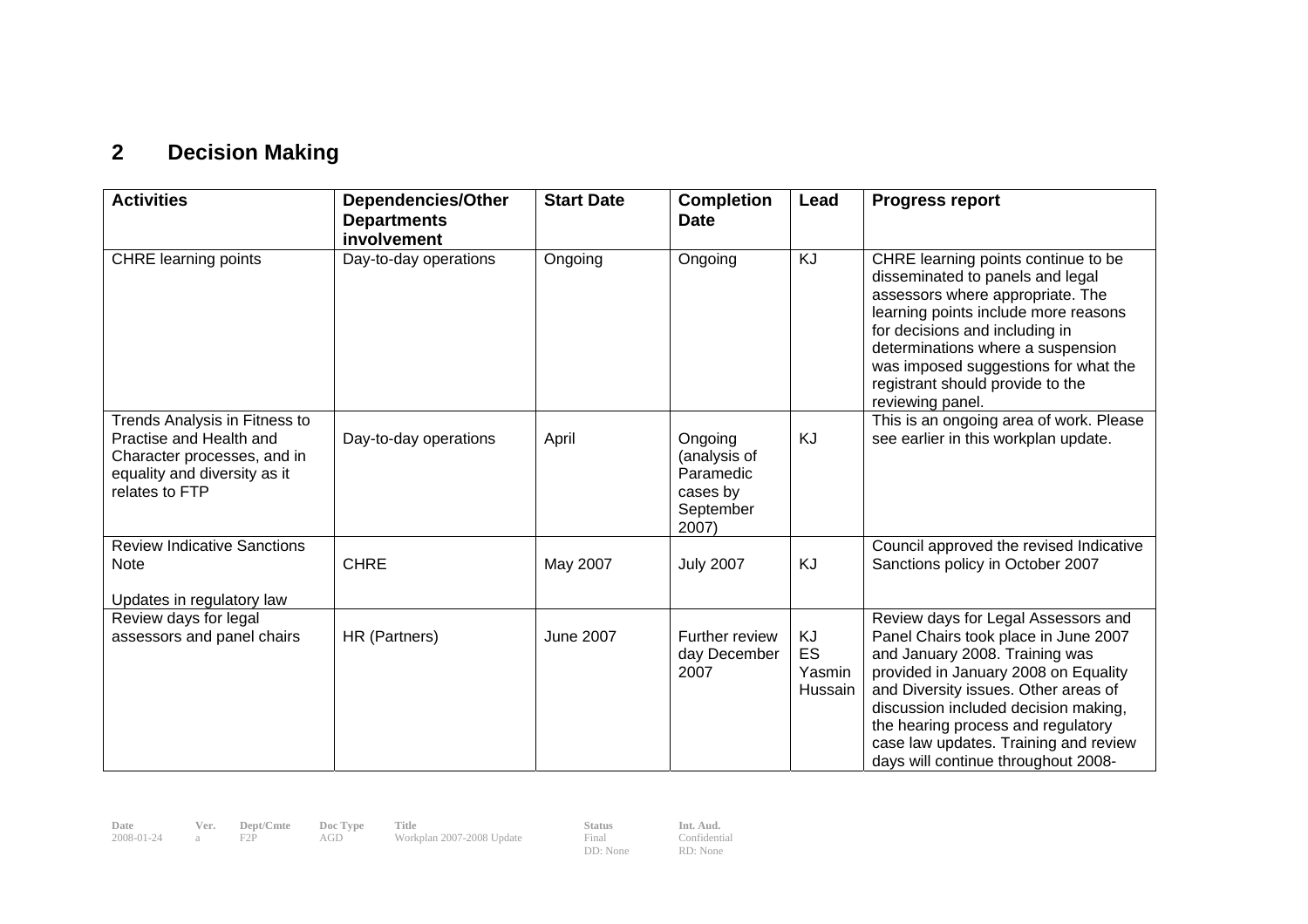## **3 Processes and Procedures**

| <b>Activities</b>                                                                  | <b>Dependencies/Other</b><br><b>Departments</b><br>involvement      | <b>Start Date</b>                  | <b>Completion</b><br><b>Date</b> | Lead                                               | <b>Progress report</b>                                                                                                                                                                                                                                                                                                    |
|------------------------------------------------------------------------------------|---------------------------------------------------------------------|------------------------------------|----------------------------------|----------------------------------------------------|---------------------------------------------------------------------------------------------------------------------------------------------------------------------------------------------------------------------------------------------------------------------------------------------------------------------------|
| <b>Review Health and Character</b><br>Process and provide guidance<br>as necessary | Day-to-day operations<br>Policy and Standards<br><b>White Paper</b> | Workplan to<br>ETC by June<br>2007 | March 2008                       | KJ<br><b>ST</b><br><b>ES</b><br>Michael<br>Guthrie | The Education and Training Committee<br>approved the work plan in June 2007<br>and a revised work plan in December<br>2007. They are due to consider an<br>analysis of the health and character<br>cases in March 2008                                                                                                    |
| Review Prosecution of<br><b>Offences</b>                                           | Day-to-day operations                                               | <b>July 2007</b>                   | <b>March 2008</b>                | KJ<br>ES<br><b>ST</b>                              | Council approved a revised<br>prosecutions policy in October 2008. All<br>correspondence and operational policy<br>documents have now also been<br>reviewed and refined. Meetings and<br>correspondence have taken place and<br>have been exchanged with yellow<br>pages and the on line directories and<br>issues around |
| Registration Appeals -<br>including preparation and<br>presentation                | Day-to-day operations                                               | August 2007                        | Ongoing                          | KJ<br>ES<br>МC                                     | This is an ongoing area of work                                                                                                                                                                                                                                                                                           |
| <b>Review of FTP Processes</b><br>(including consent)                              | Day-to-day operations                                               | Ongoing                            | Ongoing                          | <b>KJ</b><br>ES                                    | We are continuing to review and refine<br>existing processes and procedures                                                                                                                                                                                                                                               |

**Date Ver. Dept/Cmte Doc Type Title Status Int. Aud.**  2008-01-24 a F2P AGD Workplan 2007-2008 Update Final

DD: None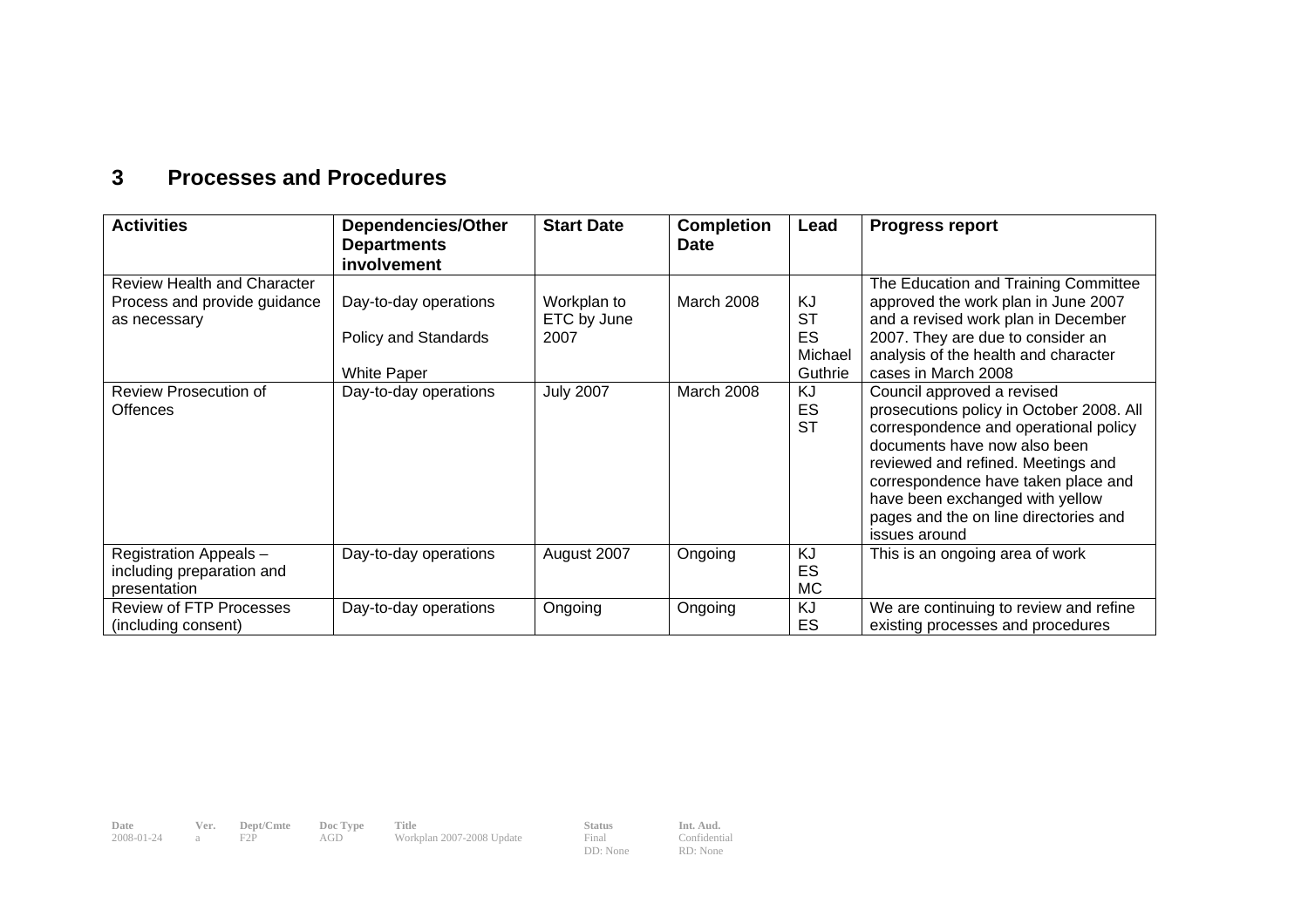#### **4 Resources**

| <b>Activities</b>                            | <b>Dependencies/Other</b><br><b>Departments</b><br>involvement | <b>Start Date</b> | <b>Completion</b><br><b>Date</b> | Lead | <b>Progress report</b>                                                                                                                                                                                                                                                                                                                                             |
|----------------------------------------------|----------------------------------------------------------------|-------------------|----------------------------------|------|--------------------------------------------------------------------------------------------------------------------------------------------------------------------------------------------------------------------------------------------------------------------------------------------------------------------------------------------------------------------|
| <b>Fitness to Practise Structure</b>         | <b>Human Resources</b>                                         | April 2007        | Ongoing                          | KJ   | The Fitness to Practise department<br>has now been reorganised into Case<br>Management and Adjudication<br>functions. Eve Seall is responsible for<br>case management functions and her<br>area is split into three case teams<br>each led by a lead case manager.<br>Alison Abodarham manages the<br>adjudication function                                        |
| Reduction in reliance on<br>external lawyers | Day-to-day operations                                          | Ongoing           | Ongoing                          | KJ   | Case Managers now present the<br>majority of Article 30 review hearings,<br>interim orders applications and reviews<br>and have begun to present conviction<br>fitness to practise cases                                                                                                                                                                           |
| <b>Training FTP Team</b>                     | Day-to-day operations                                          | Ongoing           | Ongoing                          | KJ   | Most of the department have now<br>completed their BTEC in Investigative<br>Practice.<br>Two hearings officers are currently<br>studying for their Graduate Diploma in<br>Law.<br>Other Training:<br><b>Conflict Management</b><br>Recognising Professional Boundary<br>Violations<br>Counselling skills<br><b>Advocacy Skills</b><br><b>Organisational Skills</b> |

**Date Ver. Dept/Cmte Doc Type Title Status Int. Aud.**  2008-01-24 a F2P AGD Workplan 2007-2008 Update Final

DD: None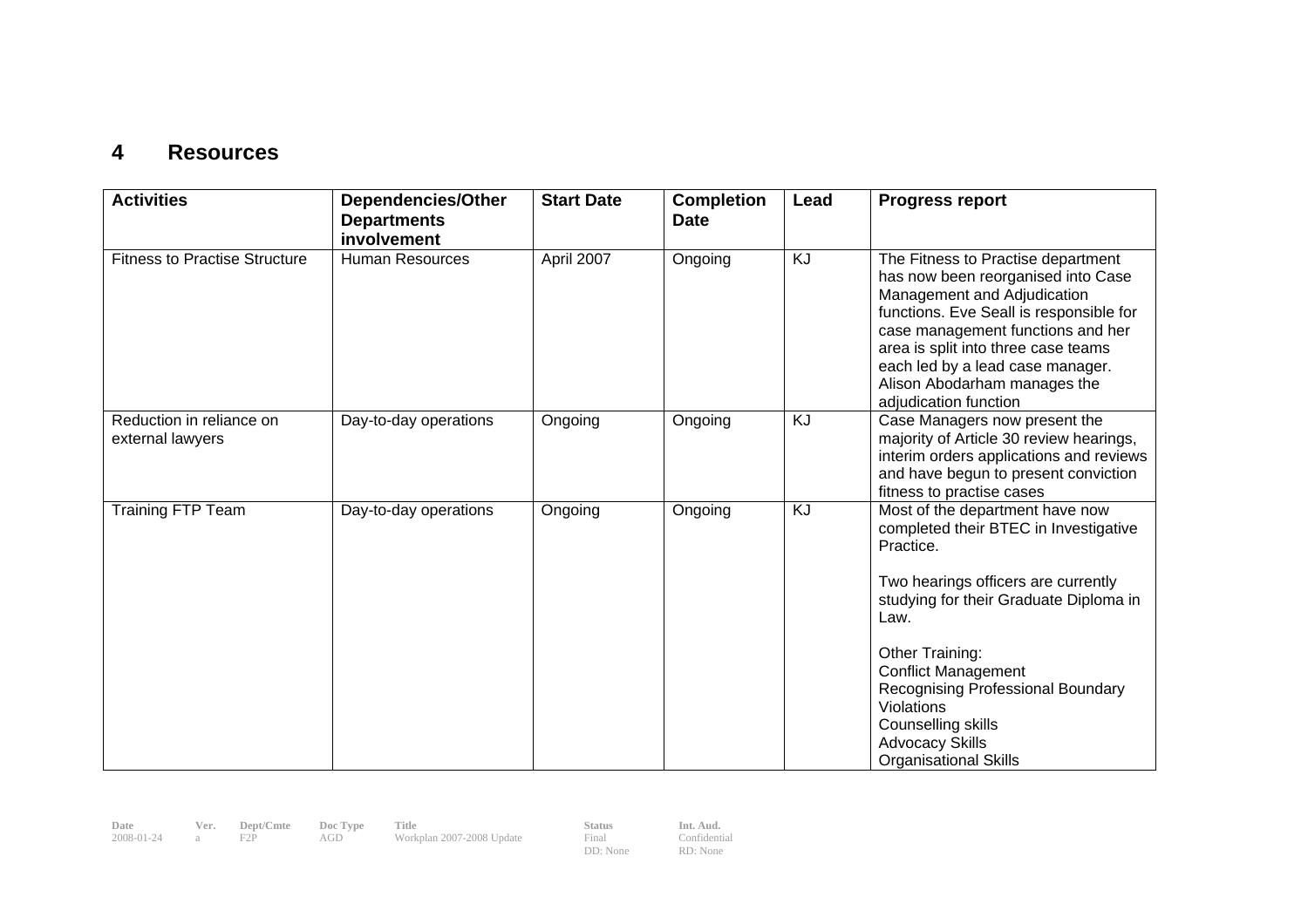| <b>Activities</b>                         | <b>Dependencies/Other</b><br><b>Departments</b><br>involvement | <b>Start Date</b> | <b>Completion</b><br><b>Date</b> | Lead                                              | <b>Progress Report</b>                                                                                                                                                    |
|-------------------------------------------|----------------------------------------------------------------|-------------------|----------------------------------|---------------------------------------------------|---------------------------------------------------------------------------------------------------------------------------------------------------------------------------|
| <b>Review of Statistics</b>               | Day-to-day operations                                          | April 2007        | May 2007                         | KJ<br>ES                                          | The reviewed management reports<br>have been provided to the<br>committee(s) since April 2007. We will<br>now look to reviewing their use.                                |
| <b>Service Level Standards</b>            | Day-to-day operations                                          | Ongoing           | Ongoing                          | ES                                                | We continue to review our service<br>level standards                                                                                                                      |
| <b>Risk Assessment</b>                    |                                                                | Ongoing           | Ongoing                          | Case<br>Managers<br>ES                            | This is integrated into day to day<br>operational work                                                                                                                    |
| Information Technology                    |                                                                | Ongoing           | Ongoing                          | ES                                                | This is an ongoing area of work                                                                                                                                           |
| Partners Reappointment                    | <b>Human Resources</b><br>(Partners)                           | April 2007        | <b>July 2007</b>                 | $\overline{KJ}$<br>YH                             | The Director sat on the<br>reappointments panel with Yasmin<br>Hussain and Michael Schofield.<br>Interviews took place for new Drama<br>therapy partners in December 2007 |
| Arrangements for hearing<br>fixing        | Day-to-day operations                                          | April 2007        | Ongoing                          | ES                                                | This is an area of work now led by<br>Alison Abodarham                                                                                                                    |
| Model of Investigation and<br>particulars | Day-to-day operations                                          | Ongoing           | Ongoing                          | <b>KJ</b><br><b>ES</b><br>Case<br><b>Managers</b> | This area of work is now embedded<br>into day-to-day work                                                                                                                 |
| <b>Operational Forecasting</b>            |                                                                | Ongoing           | Ongoing                          | <b>KJ</b>                                         | The forecasting model can be seen as<br>an attachment to the 2008-2009<br>workplan                                                                                        |

**Date Ver. Dept/Cmte Doc Type Title Status Int. Aud.**  2008-01-24 a F2P AGD Workplan 2007-2008 Update Final

DD: None